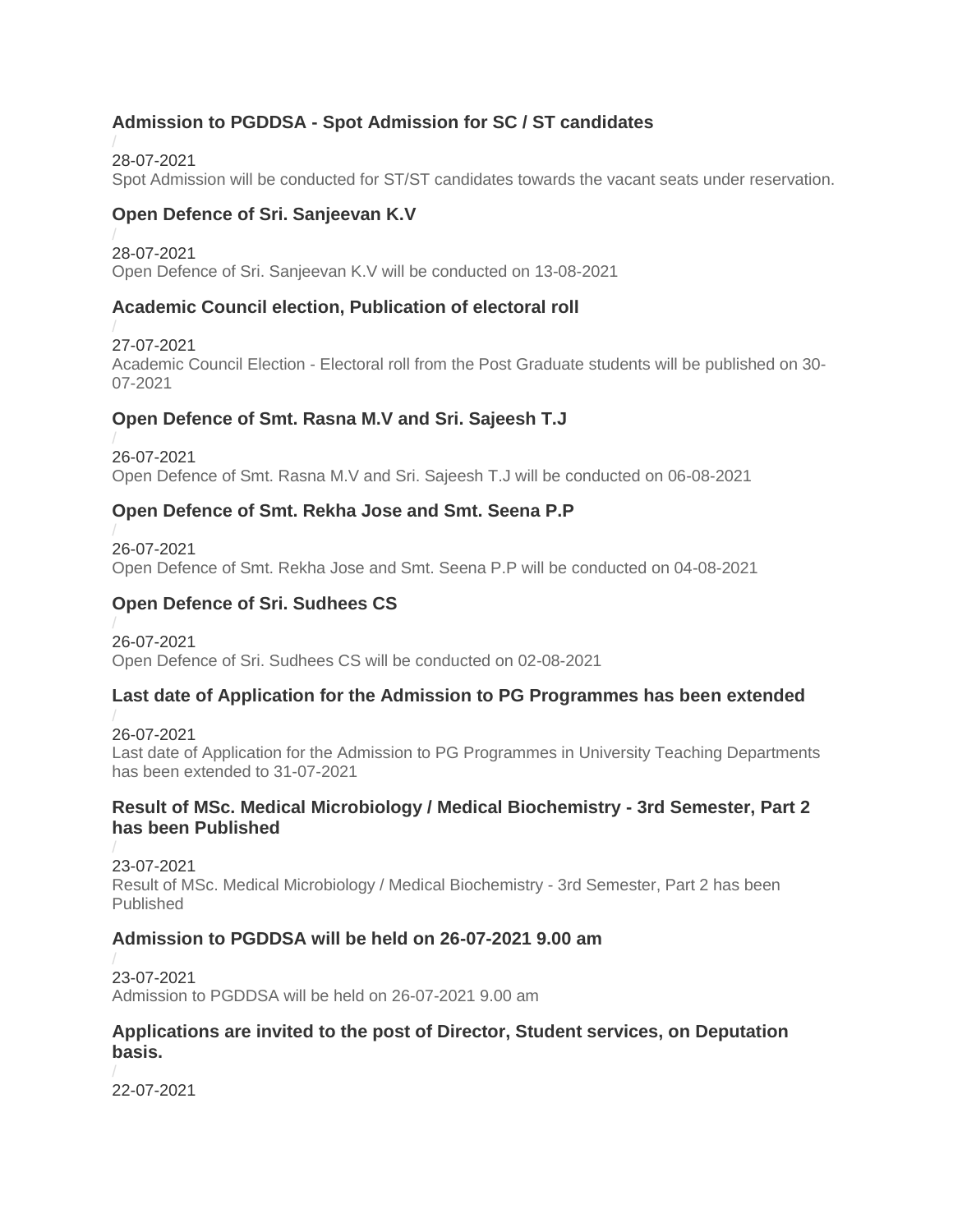[Applications are invited from teachers working in Colleges/ University Departments, with](https://kannuruniversity.ac.in/media/documents/Notification__Press_release-2.pdf)  [qualifications mentioned, for considering for the appointment to the post of Director, Student](https://kannuruniversity.ac.in/media/documents/Notification__Press_release-2.pdf)  [Services, in the Kannur University on Deputation basis](https://kannuruniversity.ac.in/media/documents/Notification__Press_release-2.pdf)

#### **Rank List of Students Applied for PGDDSA Course Admission 2021**

22-07-2021 [Rank List of Students Applied for PGDDSA Course Admission 2021](https://kannuruniversity.ac.in/media/documents/U.O.NOte_PGDDS-2-5.pdf)

### **Applications are invited for the Admission to MSc. Clinical and Counselling Psychology in School of Behavioural Science, Kannur Univerisity**

20-07-2021 [Applications are invited for the Admission to MSc. Clinical and Counselling Psychology in School of](https://kannuruniversity.ac.in/media/documents/admission_clinical_psychology_notification.pdf)  [Behavioural Science, Kannur Univerisity](https://kannuruniversity.ac.in/media/documents/admission_clinical_psychology_notification.pdf)

### **Interview for the post of Security Guard has been postponed**

20-07-2021 Interview for the post [of Security Guard in Thalassery Campus Library has been postponed.](https://kannuruniversity.ac.in/media/documents/press_interview_postponed.pdf)

### **Notification on Second year PG Degree Examination June 2021 - Fee Structure**

19-07-2021 [Notification on Second year PG Degree Examination June 2021 -](https://kannuruniversity.ac.in/media/documents/sde_fee_notification.pdf) Fee Structure

#### **Applications are accepted for the Admission to MSc Nanoscience and Nanotechnology**

15-7-2021 [Applications are accepted for the Admission to MSc Nanoscience and Nanotechnology](https://kannuruniversity.ac.in/media/documents/Admission_Press_Release-2021-22.pdf)

## **Open Defence of Amutha R**

15-07-2021 [Open Defence of Amutha R will be conducted on 09-08-2021](https://kannuruniversity.ac.in/media/documents/amutha-1.pdf)

## **Open Defence of Ms. Rajitha P.R**

15-07-2021 [Open Defence of Ms. Rajitha P.R will be conducted on 29-07-2021](https://kannuruniversity.ac.in/media/documents/Rejitha_PR_PR_1.pdf)

## **Applications are accepted for the Admission to M.A Music Programme**

15-07-2021 [Applications are accepted for the Admission to M.A Music Programme in Department of Music,](https://kannuruniversity.ac.in/media/documents/music_admisison.pdf)  [Swami Anandatheertha Campus, Kannur University](https://kannuruniversity.ac.in/media/documents/music_admisison.pdf)

#### **Distance Education - Notification on 2nd year UG Degree Examination - 2021 and Fee Structure**

15-07-2021 Distance Education - [Notification on 2nd year UG Degree Examination -](https://kannuruniversity.ac.in/media/documents/sde_press_14-07-2021.pdf) 2021 and Fee Structure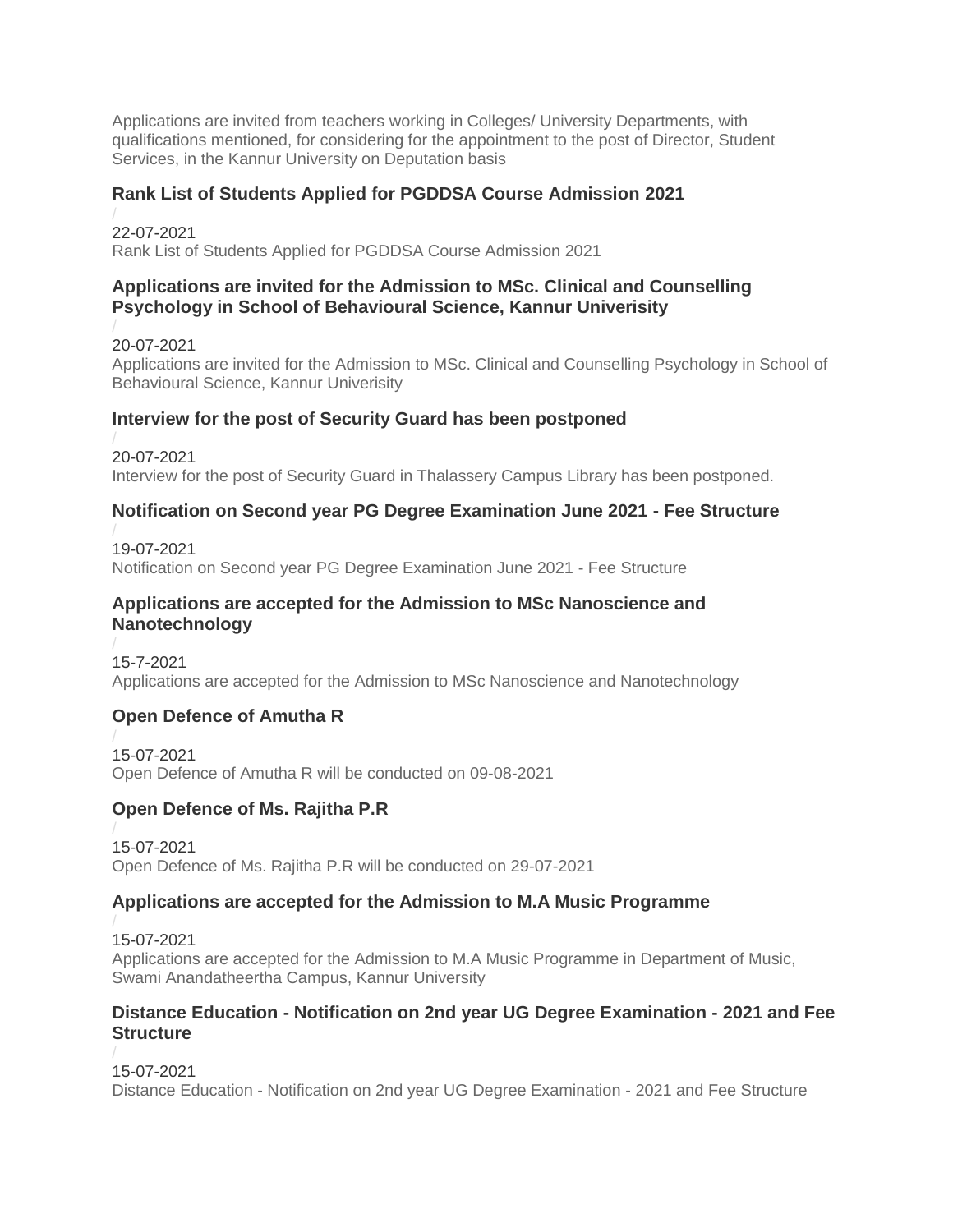### **Open Defence of Mr. Dhanesh M**

15-07-2021 [Open Defence of Mr. Dhanesh will be conducted on 24-07-2021](https://kannuruniversity.ac.in/media/documents/PR_Dhanesh_M.pdf)

### **Open Defence of Mr. Jince and Ms. Rajasree**

15-07-2021

[Open Defence of Mr. Jince and Ms. Rajasree will be conducted respectively on 29-07-2021 and 30-](https://kannuruniversity.ac.in/media/documents/open_defence_jincerajasree.pdf) [07-2021](https://kannuruniversity.ac.in/media/documents/open_defence_jincerajasree.pdf)

## **Road to Tokyo 2020**

14-07-2021 [AIU and SAI in collaboration with the Indian Olympic Association has launched an Olympic Quiz](https://kannuruniversity.ac.in/media/documents/road_to_tokyo.pdf)  [named "Road to Tokyo 2020".](https://kannuruniversity.ac.in/media/documents/road_to_tokyo.pdf)

## **Admission to PG Programmes in University Departments**

13-07-2021 [Online Application for the Admission to PG Programmes in University Departments are accepted](https://kannuruniversity.ac.in/media/documents/Dept-registrn-12.07.2021.pdf)

## **III yr BA Political science Project report submission**

09-07-2021 [III yr BA Political science Project report submission](https://kannuruniversity.ac.in/media/documents/press_releae.pdf)

## **Open Defence of Mr. Vinoy Joseph**

09-07-2021 [Open Defence of Mr. Vinoy Joseph will be conducted on 23-07-2021](https://kannuruniversity.ac.in/media/documents/Press_Release_Vinoy_Joseph.pdf)

## **Open Defence of Mr. Abdul Razak will be conducted**

09-07-2021 [Open Defence of Mr. Abdul Razak will be conducted on 22-07-2021](https://kannuruniversity.ac.in/media/documents/od_press_release-converted.pdf)

## **Open Defence of Geethanjali P.M and Vini K**

07-07-2021 [Open Defence of Geethanjali P.M and Vini K will be conducted respectively on 19-07-2021 and 26-](https://kannuruniversity.ac.in/media/documents/open_defence_07-07-2021.pdf) [07-2021](https://kannuruniversity.ac.in/media/documents/open_defence_07-07-2021.pdf)

## **Open Defence of Ms. Soumya L**

06-07-2021 Open Defence of Ms. Soumya [L will be conducted on 21-07-201](https://kannuruniversity.ac.in/media/documents/Soumya_PR.pdf)

## **Applications are accepted online for Re-admission and College transfer**

05-07-2021 [Applications are accepted online for Re-admission and College transfer until 23-07-2021](https://kannuruniversity.ac.in/media/documents/press_readmission.pdf)